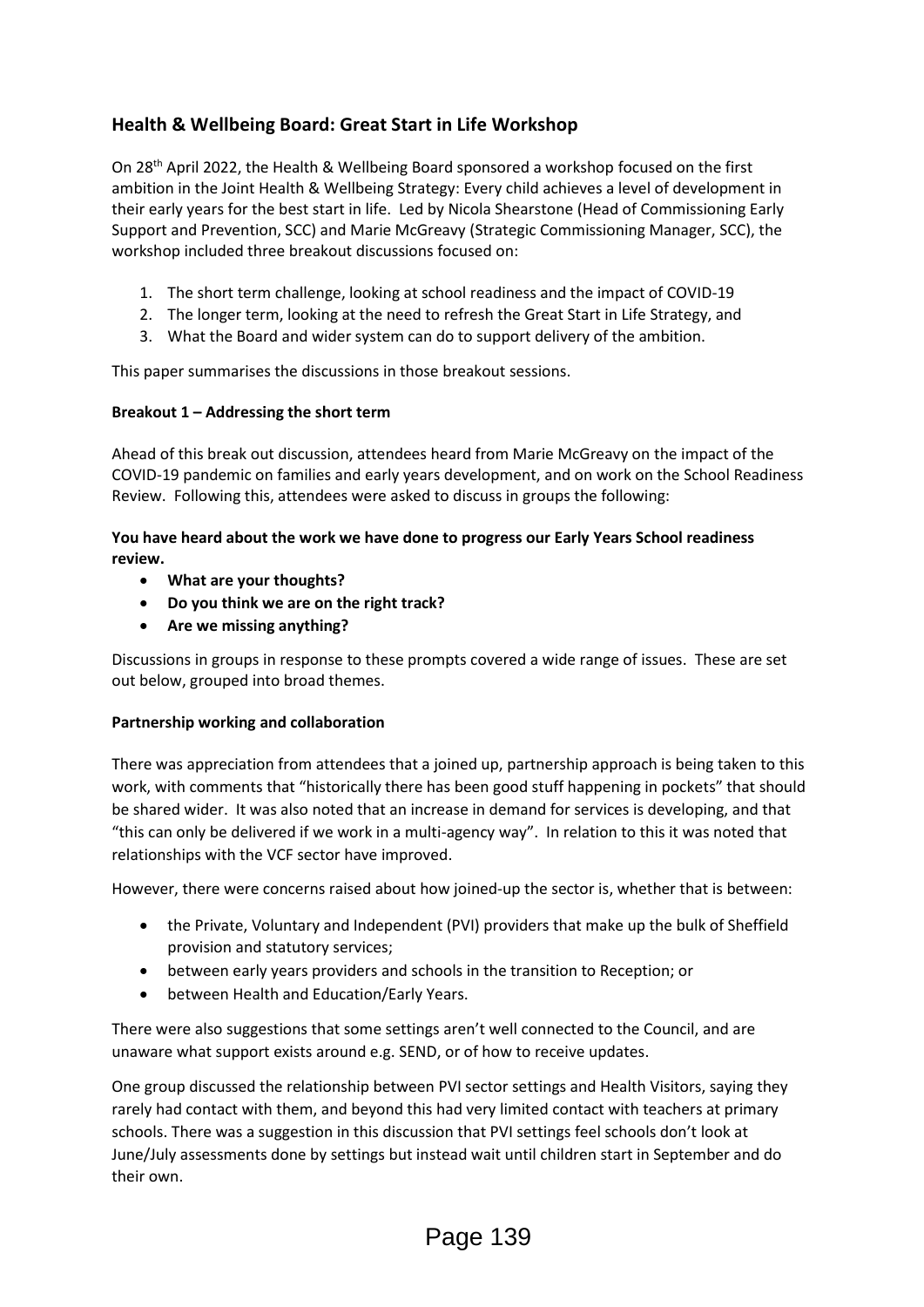This group also discussed challenges in relation to children with SEND. It was suggested that although it is hard to diagnose conditions such as ADHD at such a young age, there are signals to watch for which could be used to develop a watch list. However it was noted that the bulk of PVI provision is not connected with the NHS or schools, and asked whether there is a need for more of an automatic interface between health and education. It was asked whether as a result of the lack of this, the system might be missing opportunities for checks.

Another group also touched on this issue, suggesting that while settings were not seeing speech and language issues in early years, and with fewer health visitors out in communities there was a question about potential unmet need, and how this should be identified and approached.

While participants were enthusiastic about improving partnership working and collaboration in this area, there were concerns around capacity, with some highlighting that settings had to make "a choice between attending a workstream meeting or a child meeting", and asking how to "engage with the Early Years sector when it is running on reserves"?. In this context the suggestion was made that workstreams should seek to engage by going out to settings.

At the system level, participants talked about the "need to establish joint priorities for all this area" and also to diversify decision making to increase influence. There was also a question as to whether the state needs to intervene more in the sector, and a suggestion that Health & Wellbeing Board could take action to campaign to central government on the value of investing in Early Years development.

#### **Data and how we understand the context fully**

Issues around data and our understanding of the true picture also came through. The point was made that we "should target resources to where data points to problems", but this came with a concern about whether we have the quality of data we need to do this, and whether this comes only from formal settings.

There were a range of questions raised in relation to this, especially in relation to SEND provision, such as:

- How do you measure school-readiness in a pre-school child? Is this through Health Visitors, or GLB data, or health data gathered through Ages and Stages Questionnaires?
- Are parents completing all information when requested, and if not does this impact on the support children can get?
- Do we have the data we need on access rates? Settings and childminders should be picking this up, or through ASQ.
- How do we need to address this challenge to get the data in order to be able to target support?
- Do we have an issue when education is below threshold when a child is not in a setting? Could health visitor assessment help with this and early identification of SEND issues?
- Who is contacted for data? Is what we have a true picture, as it doesn't seem to match what is experienced in some areas?

#### **SEND and Mental Health support**

Specialist support also came through as a strong theme, with particular focus on support for SEND and mental health. Access to early years provision for children with SEND was identified as an issue, with this being about staffing, not just funding. It was suggested that specialist practitioners should be employed by SCC to support settings. This is in part to allow them to give time to other children,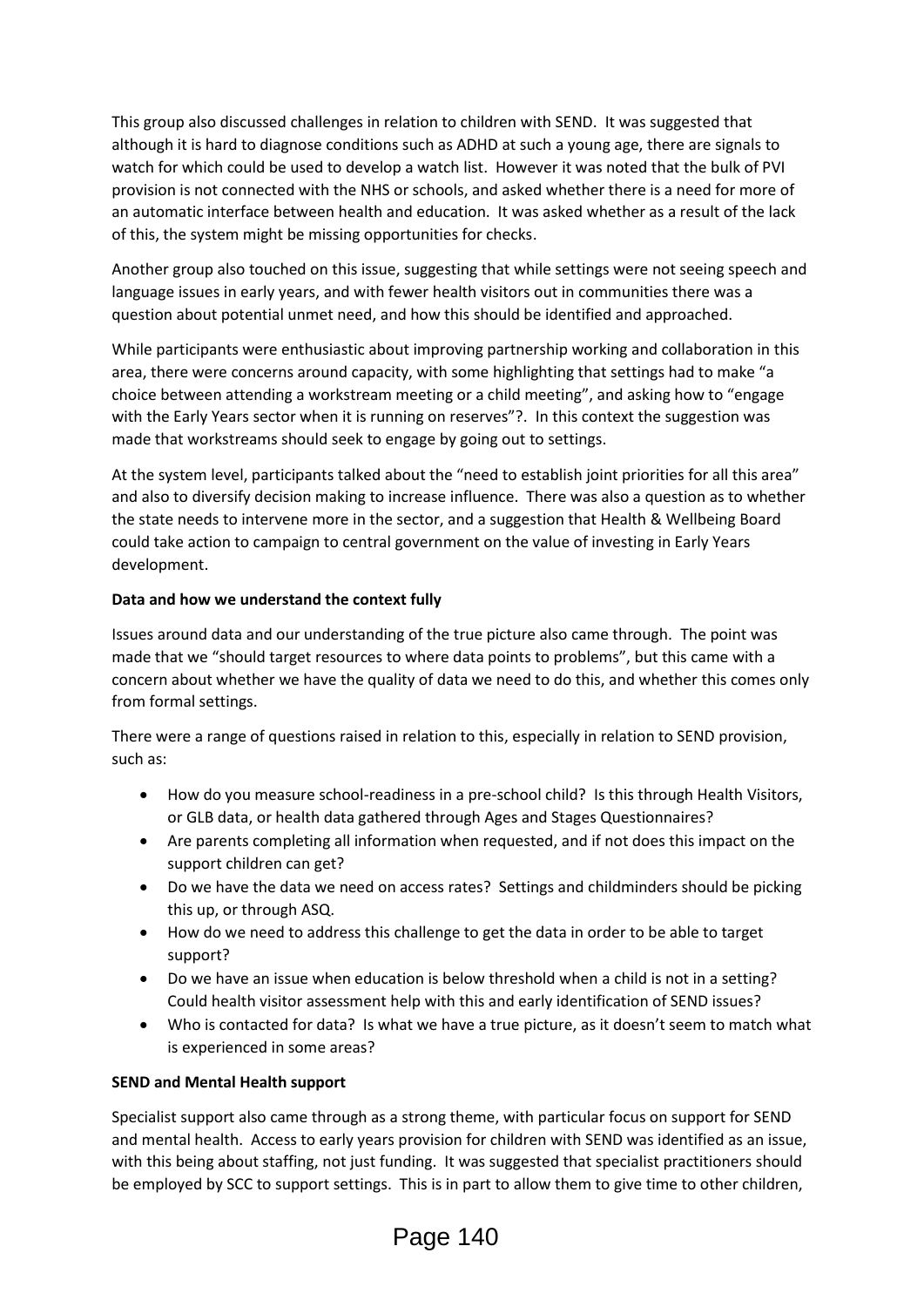as it was felt that children without SEND can be "disadvantaged in terms of time and attention in setting which can impact on their development and exacerbate the demands on the system".

It was also suggested that funding for early years inclusion needs to be addressed, with a need for more early years inclusion/nurture specialist provision, or for this to be developed in settings. In addition, it was said that settings are seeing later referrals for SEND, and more complexity in the issues that are identified. This increase in complexity was raised in more than one group, and applied to SEND but also to "the wider issues that impact on families". The consequence of this is that "early years services are having to be flexible on a day-to-day basis to meet the changing needs".

In response to some of these challenges, it was suggested that early identification of additional needs is crucial, and that better joining up of two-year Health Visiting checks and nursery staff "would help identify and provide the right support where there are additional needs; and making sure children are accessing their 2-year early years provision entitlement will improve school readiness". There was recognition that work is going to develop this.

It was noted that it is "important to get the right setting for individuals, and identify the right funding from the right places" and that this can be hard. A question was raised about whether there might be potential to create nursery provision in specialist schools for children with extremely complex needs. Those settings have the right expertise which can be difficult to find in the private sector.

Groups also touched on the impact of the pandemic on early years development in deprived areas. They talked about how mental health and anxiety in adults impacts on early years, and that there is evidence of mental health and anxiety issues in children, leading to a double impact. In addition there are children whose speech and language development is not where it should be.

Building on this, short term funding for mental health pathways was identified as a significant issue. Perinatal mental health was also raised, with concerns about links for people leaving this service for the wider offer, with families feeling abandoned.

## **Families and at-home circumstances**

Impact on families was raised more broadly beyond this connection to mental health, based on acknowledgement that parent-infant relationships are the most significant factor in this area of work. With this in mind a number of concerns were raised about the impact of the pandemic:

- Parents have felt isolated over the last two years;
- Health services are "starting to see parents with concerns that they have not previously worried about", and "more peri-natal health concerns for parents", though they are trying to engage with seldom heard families;
- Families that were not a concern pre-pandemic are now causing concerns to early years professionals, with some of the more affluent areas of the city now seeing some delay in child development;
- Some parents no longer know what to expect and what their child's development should be due to isolation and lack of parental experience. Some are still not wanting to leave the house;
- The wider family unit has deteriorated during COVID, and there has been a challenge through COVID in keeping families together for e.g. antenatal appointments. Systems and structures such as around infection control "don't always help us to take a holistic and family centred approach";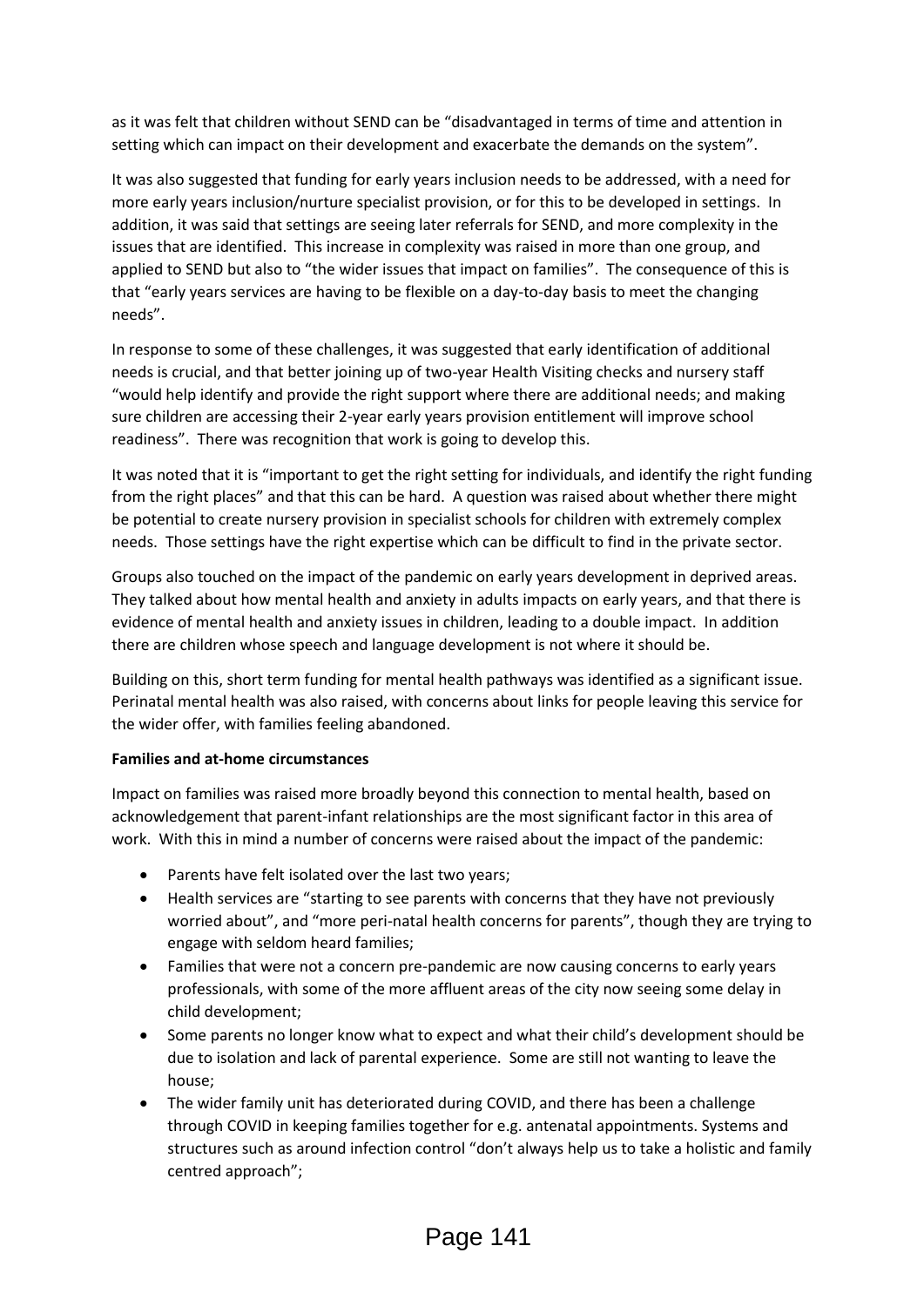In all this it was said that "family wellbeing is key, and needs to start before birth". This support needs to go beyond basic care and into how to connect with and form loving relationships with your baby.

#### **Funding and investment**

Groups talked about concerns on the stability of the sector, saying that it is poorly funded and unstable. It was said that money for Free Early Learning is not enough in most of the city, with families in a cycle of struggling to afford childcare, working to manage debt and increasing debt to work.

It was asked whether any of the Family Hubs funding could be used to support settings. More broadly, there were concerns that early years was seen as a "Cinderella" in funding terms with not enough focus on it in comparison to other areas, and concern that there is an obsessions with "investment in the very high end" that is "very short sighted". It was said that we "need a purposeful shift towards early help and prevention investment", but concerns were raised over whether we are brave enough to make that shift.

It was said that we need to better promote that investment in early years yields far more throughout the lifecourse, with concerns that people are not aware of this and therefore show little interest in the needs in early years. With that in mind there was agreement that "we need to reframe the narrative on the social benefits of early years" and to "keep the faith in the investment in early years and early intervention and prevention".

#### **Access to provision**

Access to provision was raised as an issue, with community provision and communities seen as the backbone of this. It was asked whether we have this mapped right, and if not whether this is a gap that needs addressing.

A need to take a long-term view when establishing new provision was also mentioned, with it said that the "appetite from parents is out there" but that "growth takes time". In this respect an example was given of provision Shirecliffe opening with only four accessing place, but that this has now grown to 40.

In all of this, take up on 2-year-old FEL funding was seen as an issue.

#### **School readiness**

There was some discussion specifically around school readiness, with some raising the need to recognise the impact of COVID-19, and asking whether schools are ready for this. Expanding on this, there was discussion of the difference between "school ready" and "life ready", and the question of what children and families need with this in mind. It was suggested that a starting point for this would be "that children are safe and secure with human relationships".

In this vein it was said that the "pandemic has forced us to think about school readiness in a different, positive way, thinking beyond academic readiness and into independence, confidence, emotional wellbeing." It was seen as good that these are threaded through the new approach.

There were also some questions as to whether the membership of the School Readiness Pathway is right. It was also noted that there exists a postcode lottery across the city in this area, with questions asked about how we know information about social and emotional literacy for children, and how we define this?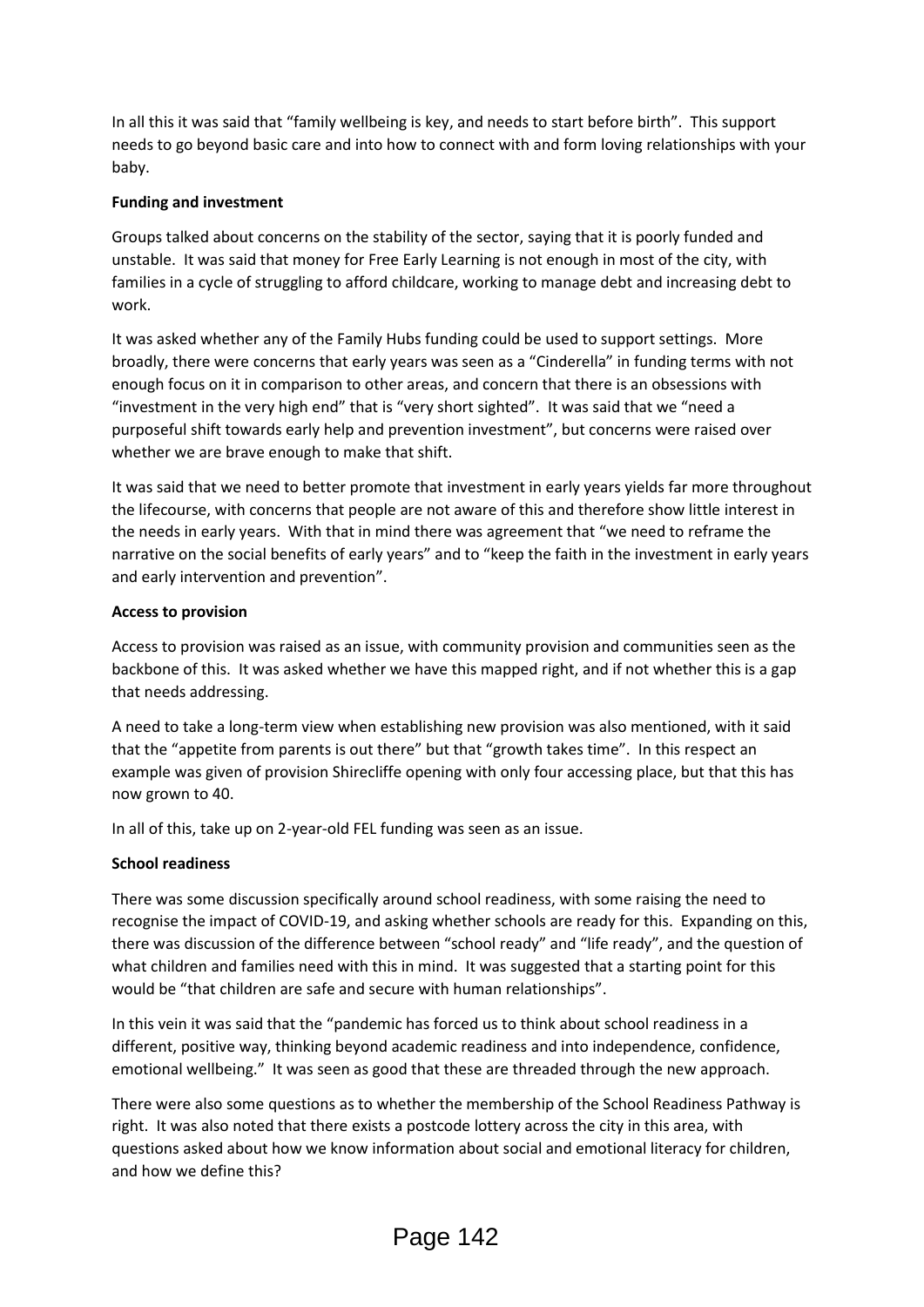## **Needs of specific communities and impact of poverty**

Attendees discussed the fact that needs vary across communities, and that there is no one size fits all solution. It was also agreed that it is important to recognise the needs of the most deprived or disadvantaged communities.

In particular, it was said that there is a need to look at poverty through an early years lens, and also to recognise that poverty is the root cause of many challenges. It was noted that there is nothing surprising about the links between disadvantage and poverty, with this recognition being part of the thinking behind Sure Start – nothing fundamental has changed since then.

#### **Workforce**

Workforce came up as a key issue to be addressed. It was said that the sector has knowledgeable, trusted staff with commitment to change. However it was also acknowledged that the sector is not well paid, and has been quite unstable for the last two years, and so is not an attractive career option for many. There is also a sense that there is a lack of professional respect for early years workers, and that there is a lack of diversity in the workforce, particularly in terms of a lack of male workers.

#### **General comments**

There were also a range of comments and contributions that didn't group into clear themes:

- In this work we need to build on the positives that we have developed so far.
- We need a population health approach to speech and language, with a clear view of the outcomes we want to achieve.
- A city-wide approach is essential on wider health and wellbeing elements such as access to parks and spaces for health and wellbeing, with hope that the new Committee System and LACs will support this.
- Is there a need for a Sheffield Play Strategy, with a view on use of green spaces, and with consideration of early years within this? Relatedly, Move More now has an Early Years strand to its work.
- Baby Friendly is developing to work in a green way, with focus on climate change and sustainability.
- There is a need for more outreach work and drop in, accessible support, and Health Visitors need to revisit clinic approaches.
- We need more localised services.
- Thinking needs to be longer term.
- Universities are potential sources for support in relation to research and workforce training needs.

## **Breakout 2 – The Strategy for the longer term**

Following the first breakout discussions, Marie McGreavy introduced this section of the workshop, reminding attendees of work on the current Great Start in Life Strategy. This covered:

• the ambitions set out in the Strategy;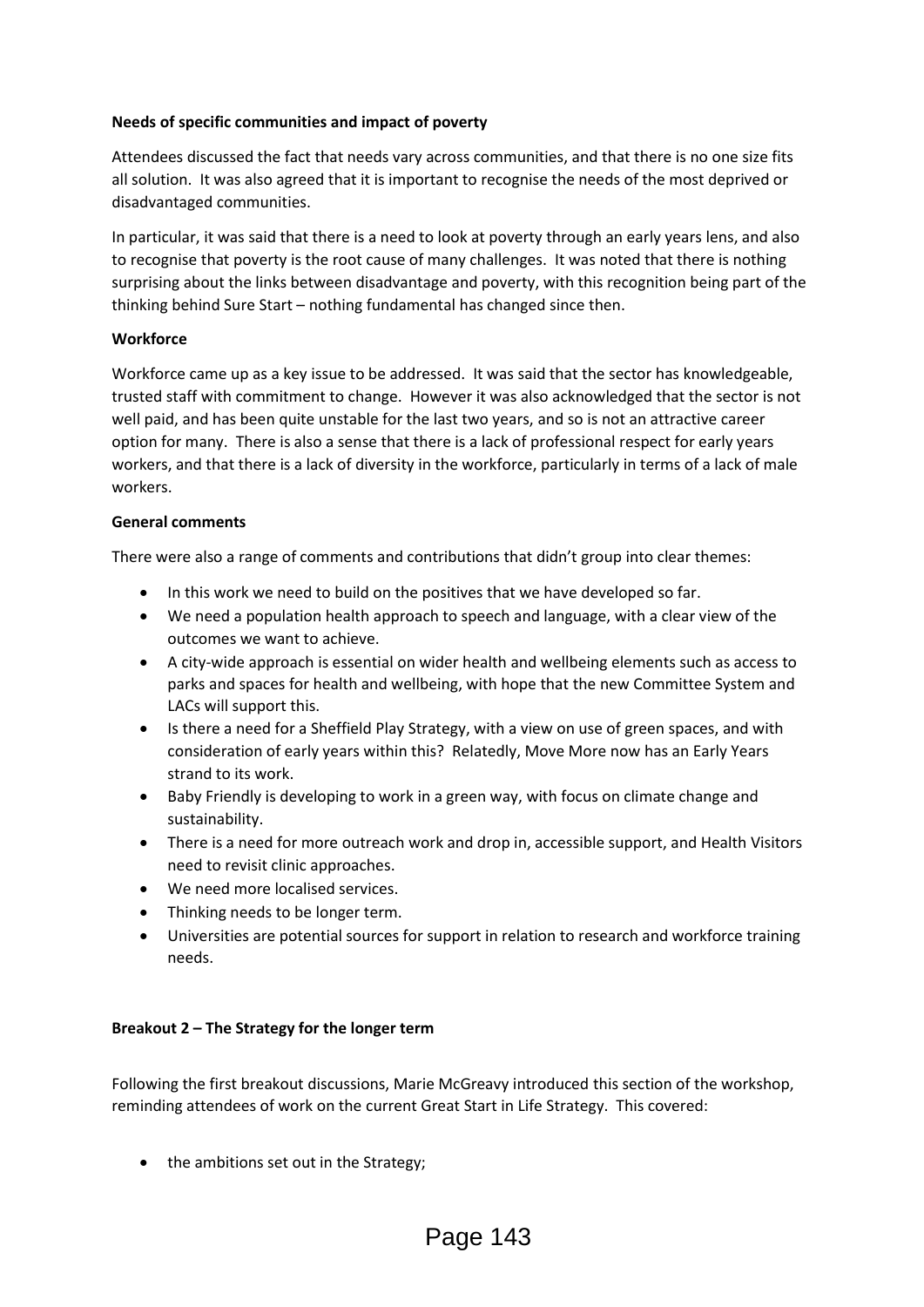- priority outcomes;
- key themes emerging from activity; and
- a reminder of successes to date.

Attendees then returned to their groups to discuss the following:

**Building on the successes of the Great Start in Life Strategy to date, we will be looking to develop a new strategy for Early Years in the coming months.**

- **What are the important issues we need to address?**
- **What could be better?**
- **How will we know if we are making a difference?**
- **What can we learn from our experiences and from elsewhere?**

Breakout discussions were again wide-ranging, and the key points are set out below in broad themes.

## **Partnership working and collaboration**

This was a strong theme again, both at city and local level. It was said that we need to "reduce the divide between health and education" and aim for "better alignment and engagement with each other." Building on this it was noted that information sharing is poor, and that people are hesitant in this space. It was also noted that Health Visitors are the key contact for the first two to three years of life; with this in mind there is a need to ensure they exploit the key contact points they have, while addressing any concerns about their capacity to deliver.

Looking locally, it was said that not all of this work can be done city wide, and that success will be through natural partnerships at the local level. It was noted that there is lots of work happening in local places but that this is not coordinated. There was also a question raised about the end of local partnership meetings following the establishment of the Early Help Hub, with assurance that these would be a part of local ways of working in the future. It was said that "Community and localisation need to be priorities: local decision-making is important."

There were also comments about partnership working at the city level. In relation to the Great Start in Life Strategy, it was said that more partners need to be involved in writing this, as they can use what they are witnessing on the ground to influence policy. It was also suggested that there needs to be some consideration of governance structures that are established around the new Strategy, and in particular that work on Family Hubs and Building Successful Families needs to align.

Attendees also talked about the broad approach to partnership working, with concerns about "too many last minute invites to events like this" but also clarity that we need to work together. There were questions about how Strategies like this one are developed, and how work on them engages with settings. There is a need to be mindful of digital exclusion, especially in the context of cost of living crises and implications for family priorities.

## **Families and support for parents**

Working with families, and how services provide support to parents, was also seen as key. Attendees noted the "importance of the ante-natal period in engaging parents" and giving key messages, but noted that capacity is an issue. Relatedly, others said that it is good that we are being transparent, showing impact and knowing who is doing what, but asked whether we share enough information with families.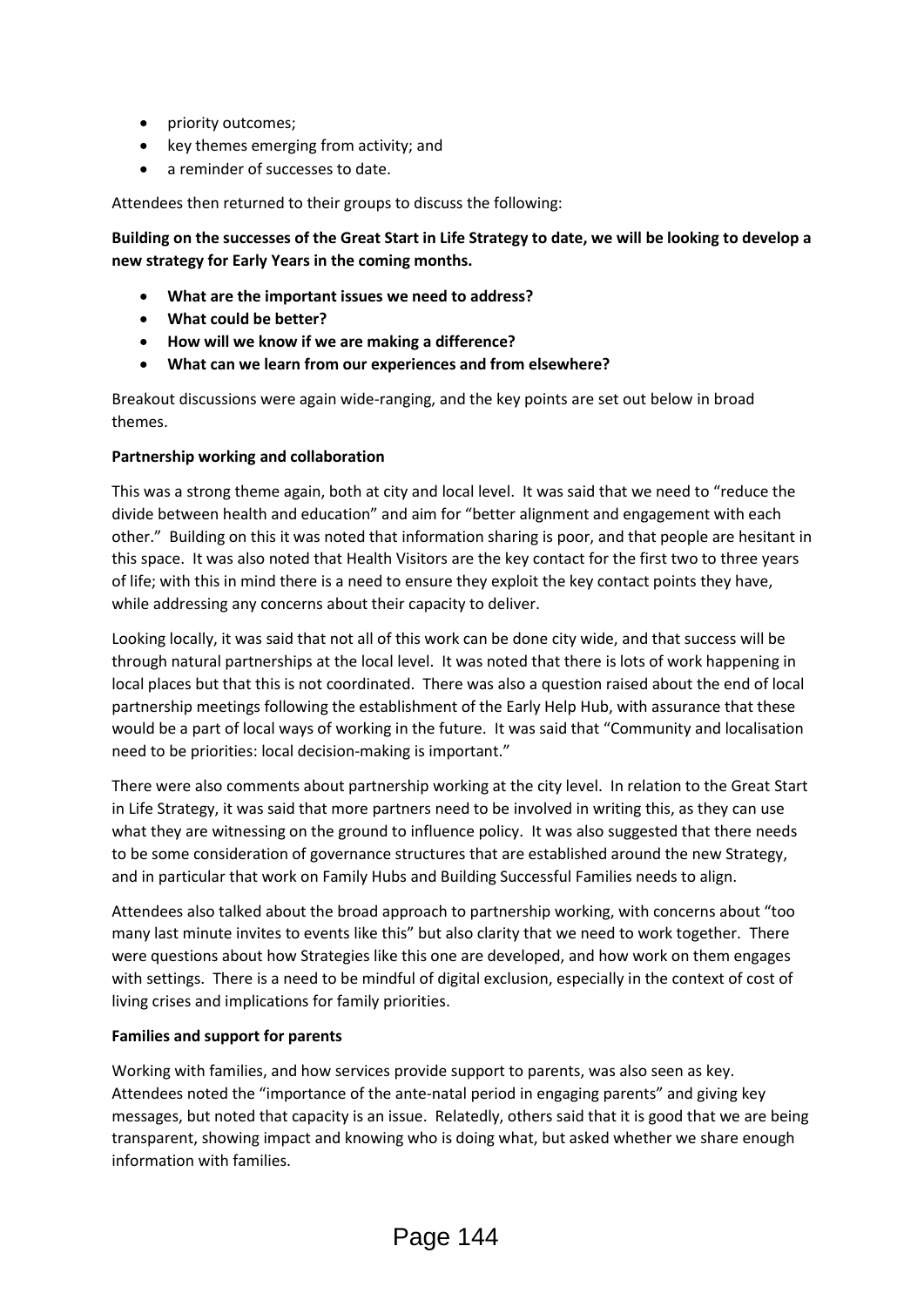Building on this, it was said that there are a "myriad of services available" but it's not clear how a new mother finds out what is available and how to access support. Beyond this, professionals aren't necessarily aware of all the support that is available: with this in mind, it was asked whether there could be a single point of access to address this, with the SYB Healthier Together website potentially playing a role.

Specifically in relation to the Strategy, it was said that it feels like there is an outcome missing in relation to tackling inequalities, especially in relation to the impact of the increasing cost of living on families and children in early years, in both the short and long term. Connected to this, it was also said that we "don't want parents to feel they can't choose which Early Years setting or even any Early Years setting because they can't afford it".

There were some specific comments on support for parents, with some attendees touching on parental conflict work, and others asking whether we need to look at other models of practice in relation to parenting support. It was said that we need to think about parents needs, with a focus on the impact for children, and also to think about adult mental health impact, especially as part of the Family Hubs.

It was also said that there is a "need to improve how we involved and ask children and families" with this being about communication and co-design.

#### **Data & Intelligence**

Data was a strong theme in all break out groups. There were two related lines of discussion, one focused on whether we have all the data we need, and the other on whether we join up all the information we do have into a clear single picture.

In relation to the first of these a number of points were made or questions raised:

- Looking at the information in the presentation, a lot of it comes from 2019 data: there has been a lot of change in the world since then, so is this the most up to date information we have?
- We could make more use of the Early Years indicators on Fingertips
- In terms of systematic data collection pre-school, what is there beyond that done by Health Visitors?
- There isn't a formal school readiness check before Reception the formal stage is at the end of Foundation Stage, before Year 1.
- Could Reception teachers do more to collect data in the last year of Early Years?
- Measuring impact is really important, and capturing the key milestones. There are lots of outcome measures being gathered, but we need qualitative as well as quantitative data, and to include feedback from children, young people and families.

In relation to the second, the following points came up:

- If work is to be data focused and led, data-sharing agreements need to be considered, and it needs to be current data, not 3 years old.
- There should be one data system from birth to give us real data for 0-5, with all able to access this including parents.
- We need to think about how we share and communicate the data we have across services: we should be able show a child's 'life journey' across agencies.
- When evidencing and challenging interventions what is it that we are looking to evidence?
- We should consider developing case studies as a way of supplementing metrics.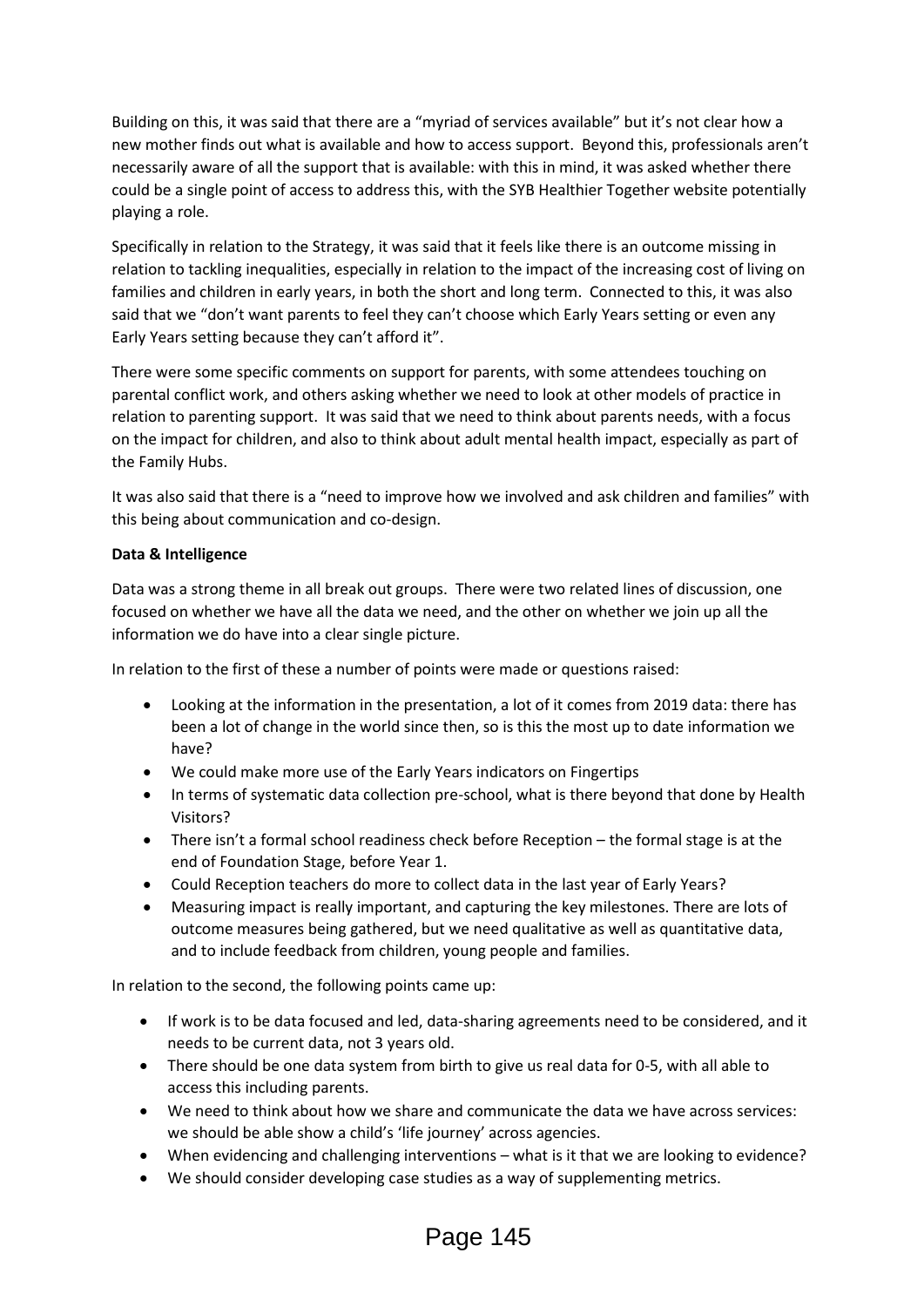Attendees also talked about how we use that data, touching on the potential for more targeted approaches, using data to be smarter in differentiation, and also on a need for mapping of services and need.

## **Free Early Learning**

Free Early Learning came up as an issue in a couple of groups, with one noting the limitations of the 2-year-old FEL offer. Another group noted that 40% of people who could are not engaging in FEL places, but noted that we don't know whether they are getting support from elsewhere or not, linking this to the discussion about data and how we understand the challenge.

## **Mental Health**

Mental health and related issues were picked up in more than one group. One group made the point that mental health should be a priority, both for the infant and parent, with a focus on perinatal mental health. This group noted that parent/child relationships are key but felt that Sheffield is behind in infant mental health and parent-child relationships specialism. Addressing this was seen as something that requires investment, with professionals needed rather than early help from informed early years practitioners.

Adverse Childhood Experiences (ACEs) and trauma informed approaches came up in two groups, with one saying this work needs more investment and a higher profile, and another saying there needs to be a focus on this with a prevention perspective in the next Strategy.

#### **Other issues to focus on**

As well as the above, there were also a number of specific issues or areas of work that were suggested to focus on:

- It was noted that there are risks around digital exclusion, with Brighton mentioned as a place that has addressed this well.
- Teen pregnancy was raised as a key issue.
- Prioritisation of 2-year-old Integrated Reviews was raised as work that needs to get off the ground.
- There is a need for a common narrative: there is lots happening with some really positive practice, but not enough people know this in its entirety. "We need to better sell what we do, using better communication and collaboration".
- Related to this, as an example it was said that Sheffield has a huge success story in relation to infant mortality, and we need to make more of this.
- More than one group talked about the need to move away from "everything being a pilot" and to be better about proper evaluation, learning from this work collectively, and then rolling out citywide, rather than just "moving on to the next thing".
- It was said that we need to focus on the information and advice that is available, with the Healthier Together website mentioned in relation to this.
- $\bullet$  It was that "we need better parental feedback".
- One group talked about the need to learn from our experiences but also from elsewhere, with Pen Green Children's Centre mentioned as a place that is driving good practice, and also places doing research for early years such as CREC (Centre for Research in Early Years/Childhood).
- It was mentioned that "we know vulnerabilities before a baby is born. Babies can't wait for support" so how do we ensure timeliness of services for those under two?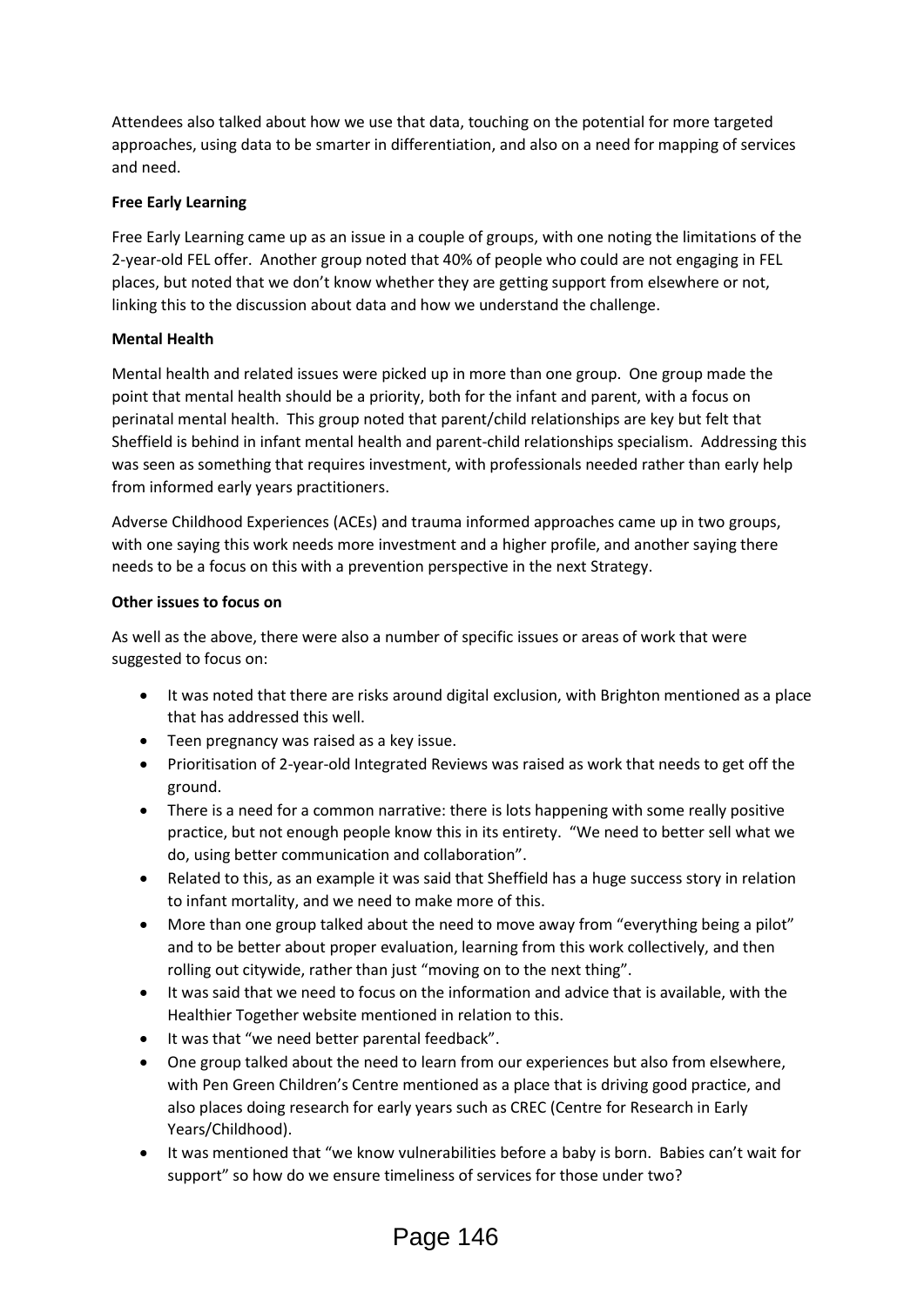#### **Questions to answer**

There were a number of questions raised in group discussions that merit further exploration:

- There are links between food, obesity, the environment, and physical and mental wellbeing: do our children have the opportunities they need?
- We need to be clear what outcomes we are trying to achieve. What have we delivered so far: what worked and what has not been as successful?
- The presentation mentioned 7 areas that have not progressed as we hoped what are those areas? Why did they not progress? If they are important does that mean that we need to focus on those areas as a priority in the next strategy?
- What are other areas of the country doing? Should we look at national good practice and aim to replicate some of this and use the learning?
- Are the issues that we see city wide? If not, how do we differentiate?

## **Breakout 3 – What do the Board and system need to do?**

The final session focused on the role of the Health & Wellbeing Board, and the wider system, in supporting good early years development. Nicola Shearstone introduced this section, setting out the importance of good early years development to life chances, and the challenges that exist in Sheffield. Following this, breakout groups were asked to respond to the following:

#### **You have heard how a child's Early Years experiences influence their whole life chances…**

- **What do we need to consider in the broader system, beyond Early Years within the new Great Start in Life strategy?**
- **How can the Health and Wellbeing Board support and influence developments in Early Years in the city?**

## **Influencing other strategies and joining up**

A number of groups talked about the importance of joining up across strategies, talking about the "need to align the Great Start in Life strategy with wider strategies" and that in making these links it needs to "be overarching". It was also suggested that "we need to influence the economic strategies" in Sheffield, but with questions about the routes to do this. It was noted that the forthcoming City Strategy would be part of the answer to this.

There was a specific role for the Health & Wellbeing Board identified in this, to see and make these links and act as the voice of Early Years in those discussions. Relatedly, it was said that the Board need to understand the critical "importance of Early Years in the wider context of the city's future success, economic strength, and our ability to be a thriving city".

## **Partnership working**

Partnership working came up in this session as well, with groups talking about the need to broaden the range of partners involved to include more anchor institutions such as Sheffield Teaching Hospitals. The point was also made that "statutory organisations often feel that they have to provide the answer which is not always the case", and that other organisations may be better placed to deal with some of the challenges.

#### **Joined up working**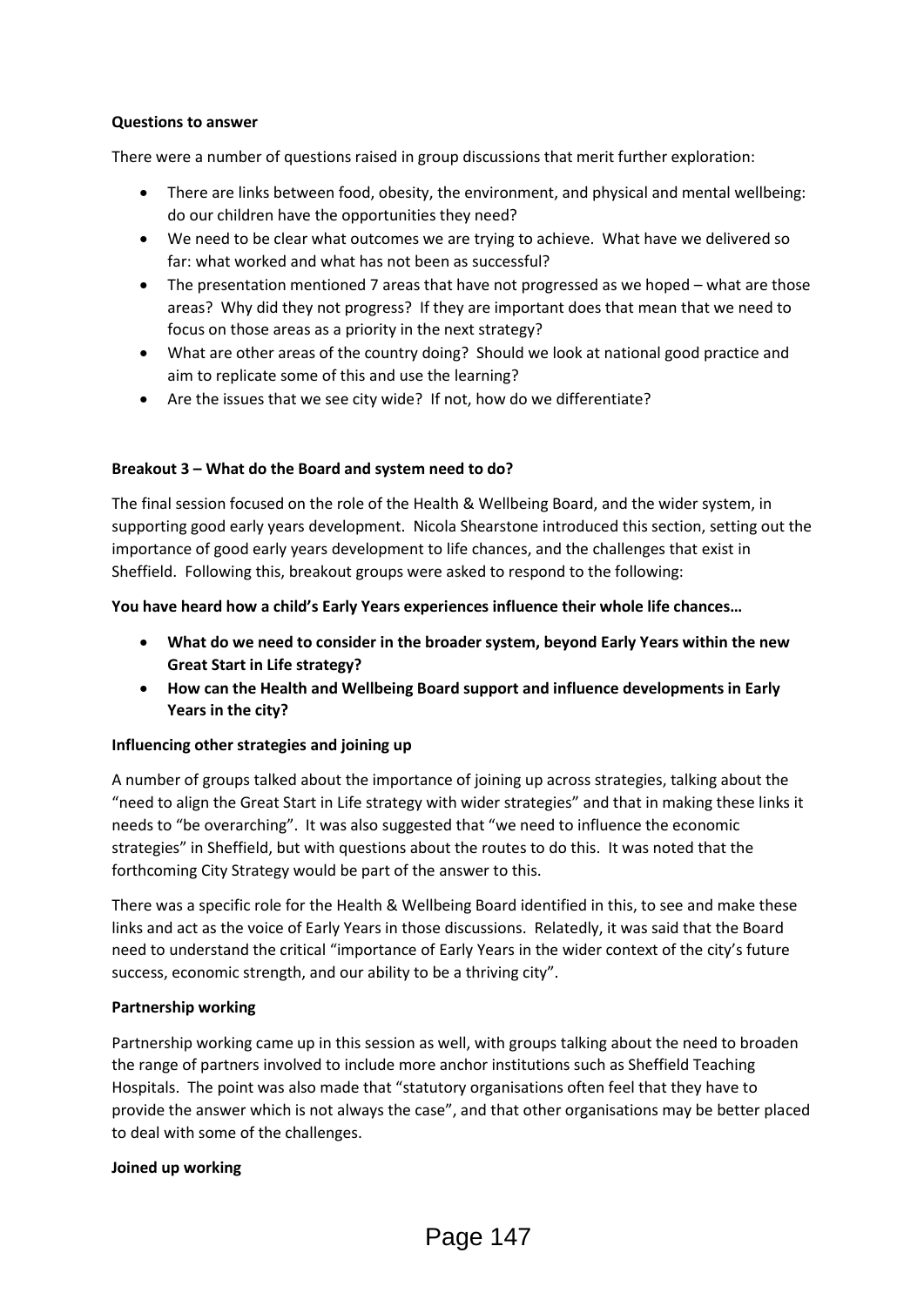Integrated working came up as a strong theme, with one group talking about how the "future of health and care is integrated working". In this context it was said that there is clear interconnectivity with adult services, and that adults services need to consider children's services, and vice versa.

Connecting to earlier points about the cost of living crisis, it was noted that Citizens' Advice has a crucial role in this, especially in relation to income maximisation, and that this work and the organisation need funding. The question was asked as to whether it might be possible to involve Citizens' Advice in the estates programme with GP Hubs to provide opportunities for joining up. There are opportunities to explore this sort of work through the ICB and the Health & Care Partnership.

Groups also talked about the challenges of working in a joined up way on the frontline, and how the pandemic has made this more difficult through the loss of communication, face to face contact and networking. It was said that communication between early years workers and midwifery has lessened due not being in centres as much, and also noted that connections with people who provided intelligence on those with higher needs have lessened.

In response it was said that some of this is starting to come back, but that workers are still missing the contact, network and sharing benefits of being physically co-located. Even when stepping back into face to face work, people are noting that previous contacts have moved and centres have changed, breaking down links, with (for example) District Nurses and Midwives in Practices not having the same contact as previously.

It was suggested that the centralised changes to GP provision may be part of the answer here with services under one roof and the opportunity to "visit the GP and access others e.g. breastfeeding nurse". It was said that Councils should engage in this early on to try to "make those GP spaces work as a family centre".

However, it was also noted that there are concerns about the centralisation of services, as families may not be able to afford transport, or feel it is not somewhere for them to go.

The key point in this is that communication works if there is a named person and a relationship in place, and that the pandemic has meant that continuity can be lost. To retain corporate memory it is important to build that in.

One group asked whether there is a gap in support around early years and pregnancy, and whether it might be possible to "work together better with schools around family planning and support for young people before they get pregnant." More broadly, this group made the point that there needs to be better co-ordination across services in general, but that we don't need to reinvent wheel, just find out what works and share.

## **Working in communities/localities**

Groups also talked about how services work with communities and/or local areas, with some talking about the importance of services' role in developing community resilience. In connection with this, it was asked what the role of the VCF was in the Early Years space, and how to maximise this.

The importance of building links with BAME communities was also raised, and potential for developing a community asset-based approach for GPs.

Groups also talked about the potential of Local Area Committees and Councillors in this area, asking what LACs will be able to bring to the table, and whether they understand the importance of Early Years. It was noted that LACs do have control over limited budgets to invest in local areas, and this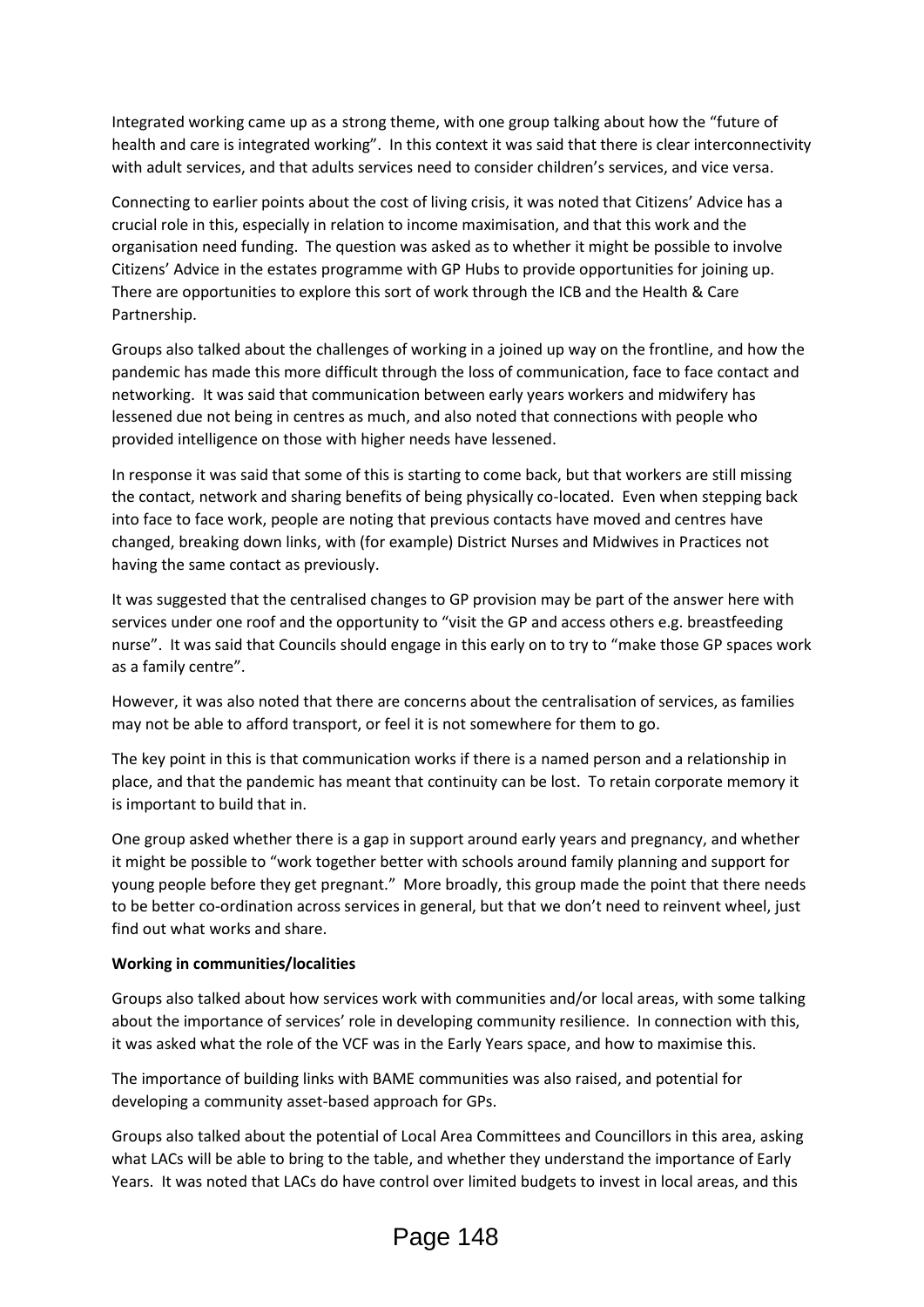could potentially fund services if that was decided locally. It was also said that settings "appreciate visits from Councillors and officers so that they hear first-hand of the issues faced by families".

One group talked about the importance of building our knowledge and understanding of community needs with localisation in mind, with this requiring investment in intelligence and mapping of resources.

## **Narrative around EY as investment**

One group discussed the need to "reboot the evidence that early years is a critical economic investment", alongside the "need to hold faith and hold investment in early years", acknowledging that the impact is over the long term.

To support this, it was suggested that there is a common story needed that is owned by all working in this area, emphasising the good impact that early years investment has. This would be as part of broader work to raise the awareness of the important impact of a child's early years.

#### **Commissioning**

Several groups talked about the role of commissioning in this area, in general terms and with some specifics. One group asked how it might be possible to "be creative through commissioning to shift monies over time downstream," recognising the "need to balance out immediate need against prevention."

More specific actions were also identified, with one group mentioned a need to prioritise family needs over service needs and budgets, and identifying a need for funding to provide resources to early years settings for vulnerable families, such as nappies. Currently local charities provide this, and only where this is available.

Another group discussed the "need to ensure that pregnant women are included in health and wellbeing support activity", such as the Healthy Lifestyle programme across South Yorkshire & Bassetlaw. It was said that there are "lots of great projects" in this work but that "pregnant women repeatedly excluded due to commissioning arrangements, or ideas around complexity and risk of pregnancy". The group discussed that there is a need to include pregnant women and families in these programmes, and to also focus on seldom heard groups.

Other areas for investment were identified as well, such as in targeted trauma informed work, or more inter-generational work. There was also discussion of pressures on existing services, such as CAMHS.

One group talked about the importance of "allowing time and resource to make an impact" and judging impact from data and also real life case studies. They also talked about considering the "missing parts of the jigsaw", asking what we can learn from what he have now and how it works together?

## **Support for families**

Support for families came up in all groups as a key issue. One group talked about in a time where families are facing many challenges small projects can help, such as family learning cooking sessions focused indirectly on mental health and wellbeing that brought socially isolated families together to build relationships. Similarly, community fridges and uniform swaps help with the cost of living challenge. There is an opportunity to share best practice around this kind of activity.